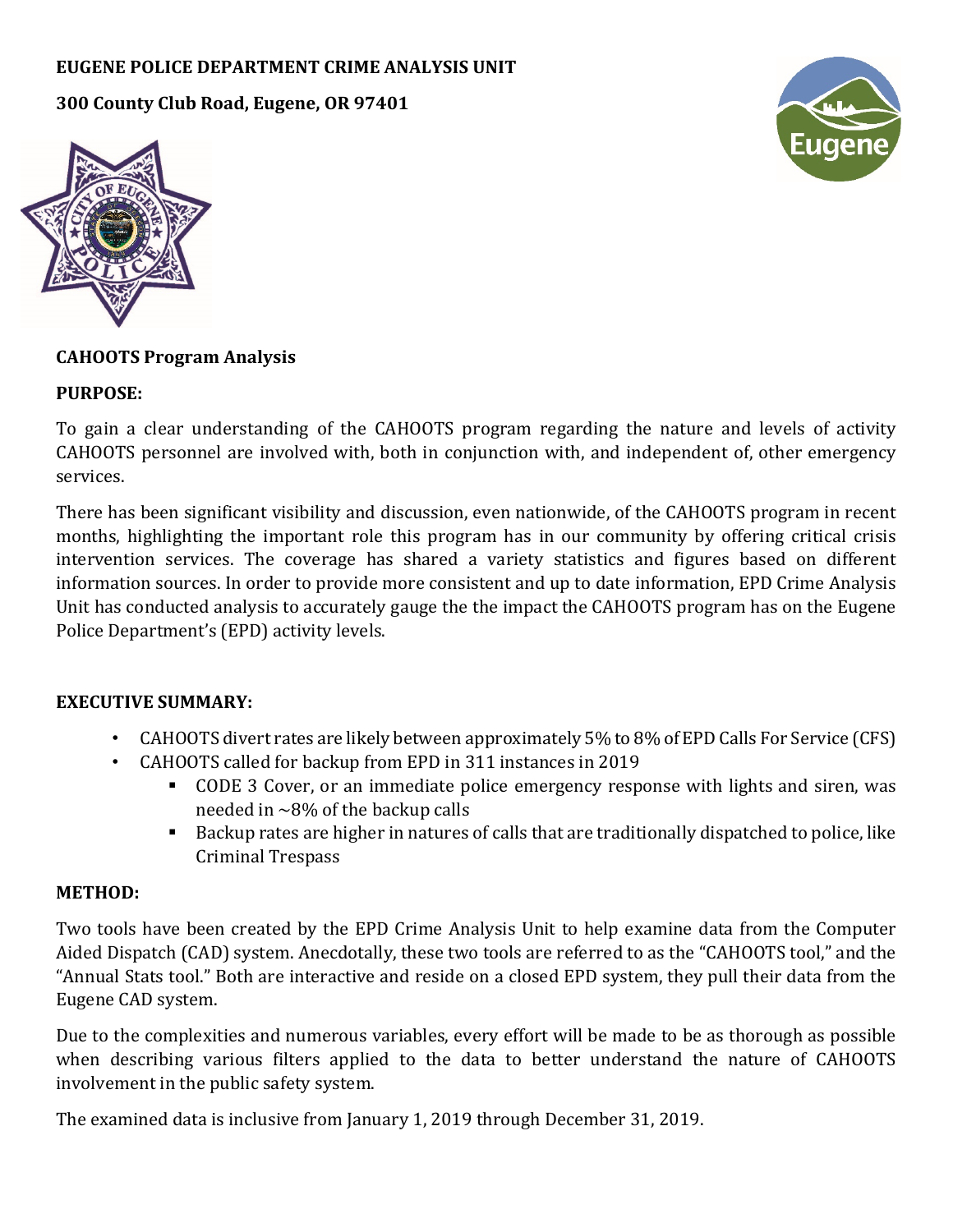#### **DISCUSSION:**

CAHOOTS is a partner organization with the City of Eugene and is run through the White Bird Clinic. It is currently dispatched via the same system as EPD and Eugene Springfield Fire (ESF) to a variety of calls, diverting some from EPD and other emergency services, as well as handling a subset of unique calls that wouldn't normally be responded to by law enforcement. Calls for CAHOOTS come in through either the emergency 911 system or the non-emergency line. Additionally, there are some calls that are self-initiated, or calls where CAHOOTS vans are flagged down by individual members of the community. The initial step in this analysis is to look at the nature and frequency of Calls for Service (CFS) within the CAD system as they relate to CAHOOTS.

#### Calls For Service (CFS):

### **ALL CAHOOTS ASSOCIATIONS:**

In 2019 CAHOOTS had some level of activity in 20,746 publicinitiated CFS. This number is not indicitive of a response, dispatch or arrivial, simply an association CAHOOTS unit designator and an event in CAD. Figure 1 shows all CAHOOTS associations by call nature. This chart includes calls that may also have an association with other emergency services

| 1<br><b>Check Welfare</b><br>5806<br>28.0%<br>2<br><b>Assist Public- Police</b><br>5555<br>26.8%<br>✓<br>4583<br>22.1%<br>Transport<br>✓<br><b>Suicidal Subject</b><br>1442<br>6.95%<br>✓<br>Disorderly Subject<br>2.55%<br>529<br>✓ |  |
|--------------------------------------------------------------------------------------------------------------------------------------------------------------------------------------------------------------------------------------|--|
|                                                                                                                                                                                                                                      |  |
| 3                                                                                                                                                                                                                                    |  |
| 4<br>5                                                                                                                                                                                                                               |  |
|                                                                                                                                                                                                                                      |  |
|                                                                                                                                                                                                                                      |  |
| 2.03%<br>6<br>Intoxicated Subject<br>421<br>✓                                                                                                                                                                                        |  |
| 1.67%<br>7<br>Found Syringe<br>347<br>✓                                                                                                                                                                                              |  |
| 8<br><b>Traffic Hazard</b><br>307<br>1.48%<br>✓                                                                                                                                                                                      |  |
| 9<br>1.39%<br><b>Criminal Trespass</b><br>288<br>✓                                                                                                                                                                                   |  |
| 10<br>1.08%<br>Dispute<br>225<br>✓                                                                                                                                                                                                   |  |
| 11<br>Other (106 Categories)<br>1243<br>5.99%<br>✓                                                                                                                                                                                   |  |
| <b>Total</b><br>20746                                                                                                                                                                                                                |  |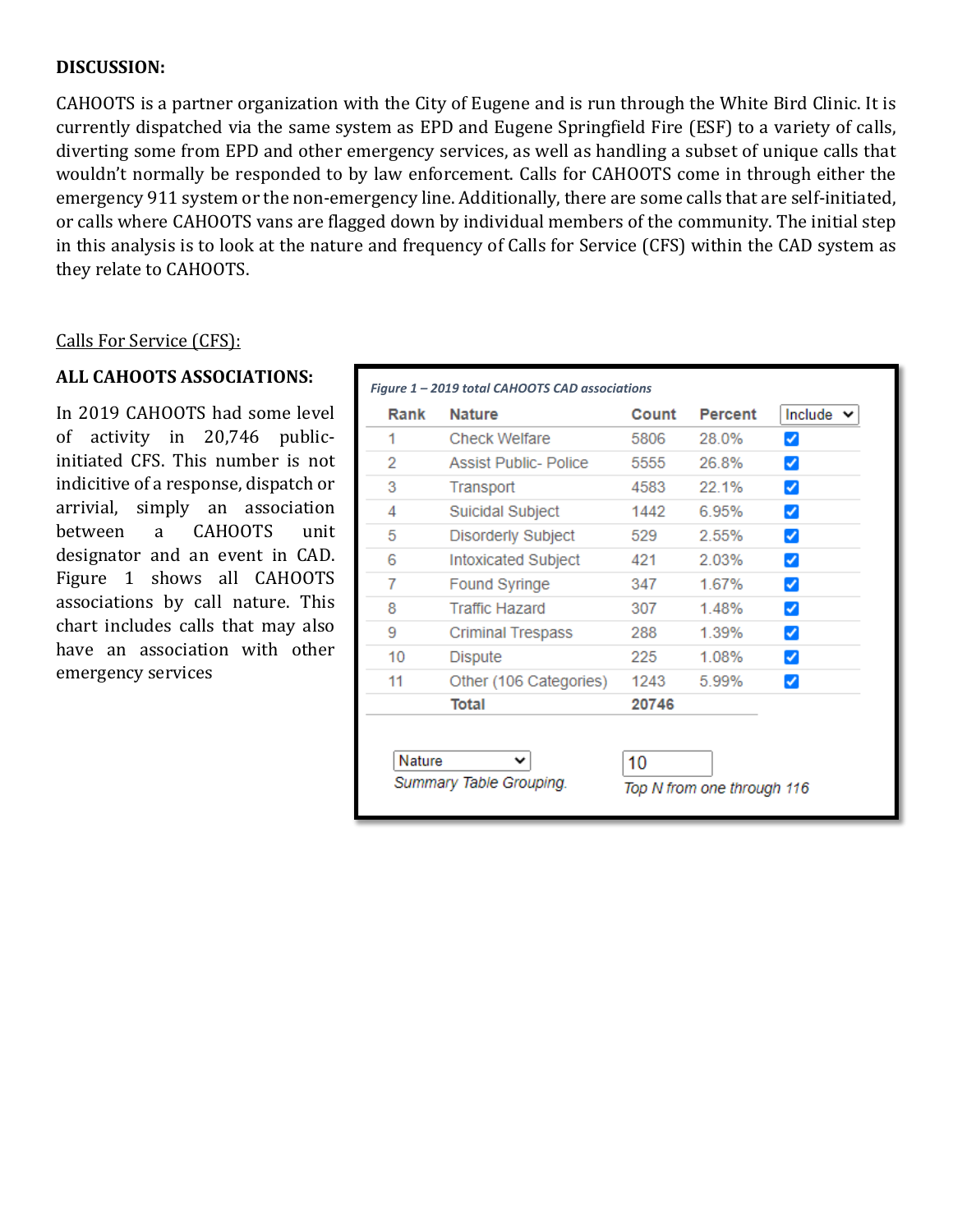### **ALL CAHOOTS DISPATCHED CFS**:

In 2019 CAHOOTS was dispatched to 17,700 public-initiated CFS. This includes calls that are both CAHOOTS only and a joint response with other emergency services. It is a subset of the calls in Figure 1. Lack of dispatch can be for a variaty of reasons ranging from a call not requiring a response, to a caller not providing complete informaiton, or a caller calling back and canceling a call. CAHOOTS dispatch rates are higher than EPD due to the nature of the calls they receive. CAHOOTS calls are generally not for information only or calls to report crimes, those types of calls, which are common for EPD are often not dispatched.

| Rank   | <b>Nature</b>                | Count | <b>Percent</b> | Include $\vee$       |
|--------|------------------------------|-------|----------------|----------------------|
| 1      | Check Welfare                | 5083  | 28.7%          | ✓                    |
| 2      | <b>Assist Public- Police</b> | 4547  | 25.7%          | ✓                    |
| 3      | Transport                    | 3756  | 21.2%          | ✓                    |
| 4      | Suicidal Subject             | 1389  | 7.85%          | ✔                    |
| 5      | Disorderly Subject           | 457   | 2.58%          | ✓                    |
| 6      | <b>Intoxicated Subject</b>   | 356   | 2.01%          | $\blacktriangledown$ |
| 7      | <b>Found Syringe</b>         | 310   | 1 75%          | $\blacktriangledown$ |
| 8      | <b>Traffic Hazard</b>        | 298   | 168%           | ✓                    |
| 9      | Criminal Trespass            | 215.  | 1 2 1 %        | $\blacktriangledown$ |
| 10     | Dispute                      | 214   | 1 2 1 %        | ✔                    |
| 11     | Other (95 Categories)        | 1075  | 6.07%          | ✓                    |
|        | Total                        | 17700 |                |                      |
| Nature | v                            | 10    |                |                      |

#### **ALL CAHOOTS ARRIVED CFS:**

In 2019 there were 15,879 publicinitiated CFS (Figure 3) where CAHOOTS was both dispatched and arrived. This number is a sub-set of Figure 2 and includes CAHOOTS-only activity as well as CAHOOTS activity in conjunction with other emergency services. A variance in dispatch and arrival rates is common with service calls. It is often caused by the call being canceled after dispatch and is not indicative of a non-availability of services. Due to the delay between a call being received, dispatched, and resources arriving on scene, a caller may call back and report the subject of the call is no longer on scene.

| Rank | <b>Nature</b>                | Count | <b>Percent</b> | Include $\vee$       |
|------|------------------------------|-------|----------------|----------------------|
| 1    | <b>Check Welfare</b>         | 4609  | 29.0%          | ✓                    |
| 2    | <b>Assist Public- Police</b> | 4085  | 25.7%          | ✓                    |
| 3    | Transport                    | 3341  | 21.0%          | ✔                    |
| 4    | Suicidal Subject             | 1294  | 8.15%          | ✔                    |
| 5    | <b>Disorderly Subject</b>    | 402   | 2.53%          | ✓                    |
| 6    | Intoxicated Subject          | 320   | 2.02%          | ✔                    |
| 7    | <b>Traffic Hazard</b>        | 257   | 1.62%          | $\blacktriangledown$ |
| 8    | Found Syringe                | 254   | 1.60%          | ✓                    |
| 9    | <b>Criminal Trespass</b>     | 190   | 1.20%          | ✔                    |
| 10   | <b>Dispute</b>               | 190   | 1.20%          | ✔                    |
| 11   | Other (92 Categories)        | 937   | 5.90%          | ✓                    |
|      | <b>Total</b>                 | 15879 |                |                      |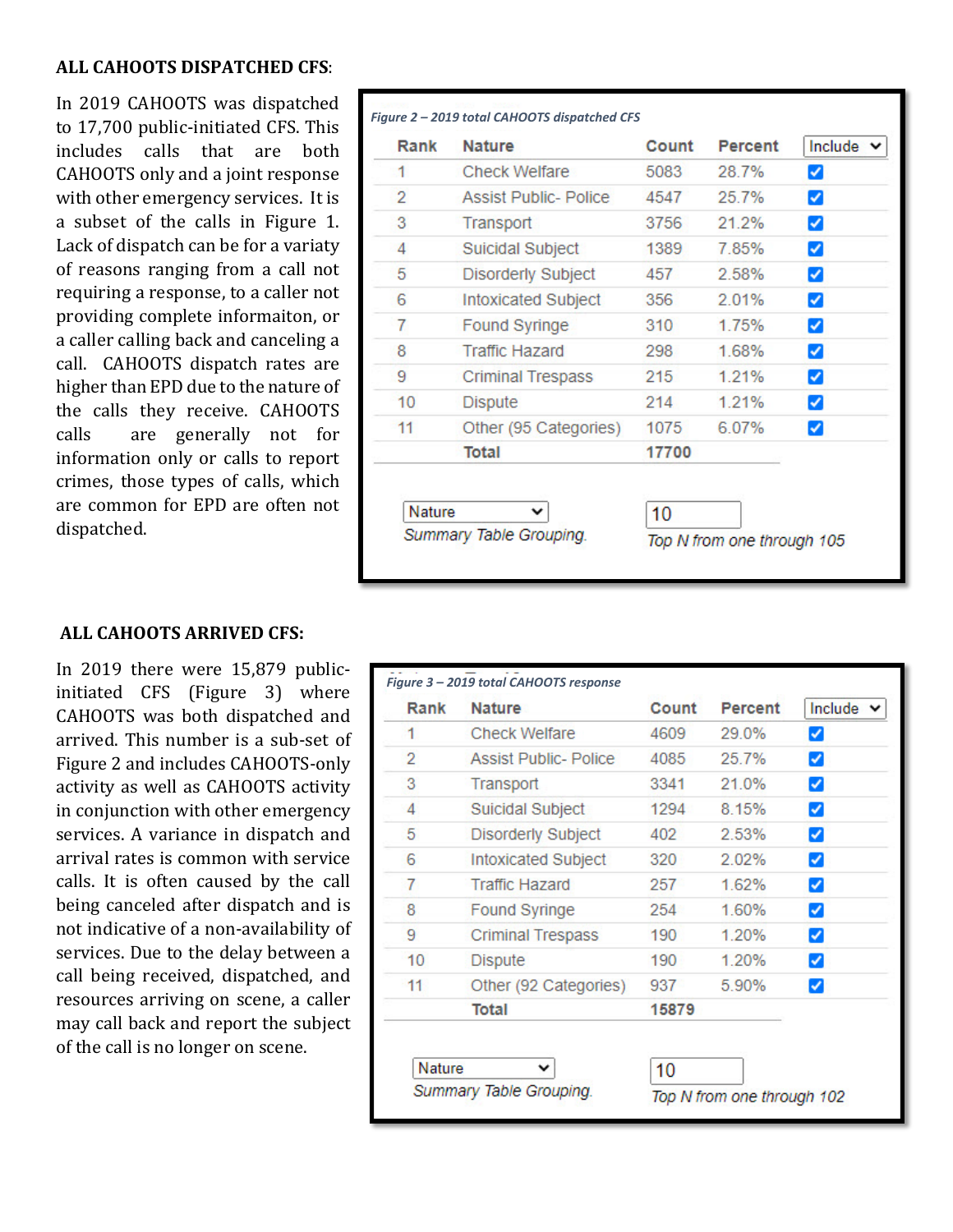### **ALL CAHOOTS ONLY CFS ASSOCIATIONS:**

Figure 4 shows all 2019 Publicinitiated CFS where only CAHOOTS has an association to the call in the CAD system. There are no other emergency services associated to the call. These calls are a subset of Figure 1 (All CAHOOTS Associations). This does not indicate either dispatch or arrival.

| Rank | <b>Nature</b>                 | Count | Percent | Include              |
|------|-------------------------------|-------|---------|----------------------|
| 1    | <b>Assist Public- Police</b>  | 5435  | 30.2%   | ✔                    |
| 2    | <b>Check Welfare</b>          | 5226  | 29.0%   | $\blacktriangledown$ |
| 3    | Transport                     | 4533  | 25.2%   | ✓                    |
| 4    | <b>Suicidal Subject</b>       | 982   | 5.46%   | $\blacktriangledown$ |
| 5    | <b>Intoxicated Subject</b>    | 393   | 2.18%   | ✓                    |
| 6    | <b>Found Syringe</b>          | 328   | 1.82%   | ✓                    |
| 7    | <b>Traffic Hazard</b>         | 241   | 1.34%   | $\blacktriangledown$ |
| 8    | <b>Disorderly Subject</b>     | 230   | 1.28%   | ✓                    |
| 9    | <b>Assist Fire Department</b> | 161   | 0.89%   | ✔                    |
| 10   | Disoriented Subject           | 111   | 0.62%   | ✓                    |
| 11   | Other (59 Categories)         | 355   | 1.97%   | $\blacktriangledown$ |
|      | Total                         | 17995 |         |                      |

#### **CAHOOTS ONLY ARRIVED CFS:**

Figure 5 indicates 2019 publicinitiated CFS where CAHOOTS was the only unit that was both dispatched and arrived on scene. There were 13,854 CFS that fit these criteria. The difference between dispatch (15,356) and arrival is 1,502. The ARRIVED calls are a subset of Figure 3 (all CAHOOTS arrived). These numbers do not include calls where CAHOOTS called for backup from other emergency services after arriving on scene. Divert rate will be discussed later, however 13,851 should be the baseline number for beginning any divert calculations. It indicates a call that may have gone to emergency services but was diverted to CAHOOTS, without intervention or support from emergency services.

| Rank           | <b>Nature</b>                 | Count | <b>Percent</b> | Include v                  |
|----------------|-------------------------------|-------|----------------|----------------------------|
| 1              | <b>Check Welfare</b>          | 4220  | 30.5%          |                            |
| $\overline{2}$ | Assist Public-Police          | 3996  | 28.8%          | ✓                          |
| 3              | Transport                     | 3303  | 23.8%          | ✓                          |
| 4              | <b>Suicidal Subject</b>       | 889   | 6.42%          | ✓                          |
| 5              | Intoxicated Subject           | 301   | 2.17%          | ✓                          |
| 6              | <b>Found Syringe</b>          | 252   | 1.82%          | ✓                          |
| 7              | <b>Traffic Hazard</b>         | 210   | 1.52%          | ✓                          |
| 8              | <b>Disorderly Subject</b>     | 196   | 1.41%          | ☑                          |
| 9              | <b>Assist Fire Department</b> | 116   | 0.84%          | ✓                          |
| 10             | <b>Disoriented Subject</b>    | 87    | 0.63%          | $\boldsymbol{\mathcal{S}}$ |
| 11             | Other (48 Categories)         | 284   | 2.05%          | ✓                          |
|                | Total                         | 13854 |                |                            |
|                |                               |       |                |                            |
| Nature         | Summary Table Grouping.       | 10    |                |                            |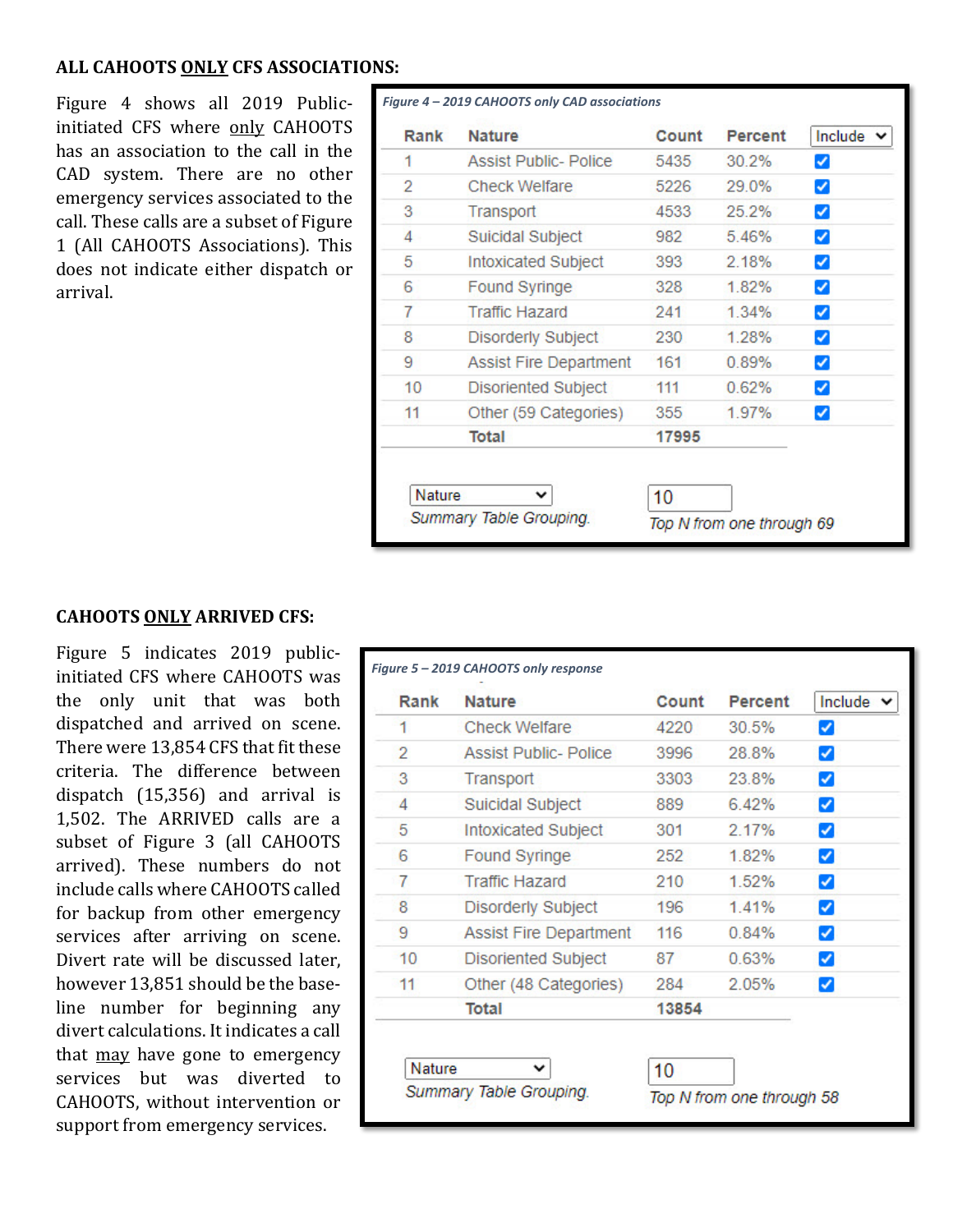#### **JOINT CAHOOTS / EPD CFS:**

Figure 6 shows the 2,018 joint CFS where both CAHOOTS and EPD dispatched and arrived at the call. These calls are a subset of calls figure 3 (all CAHOOTS arrived) and include CFS where CAHOOTS called for backup from EPD. These gross joint CFS numbers do not differentiate which units arrived on scene first.

| Rank | <b>Nature</b>                | Count | Percent | Include $\vee$       |
|------|------------------------------|-------|---------|----------------------|
| 1    | Suicidal Subject             | 405   | 20.1%   | ✓                    |
| 2    | Check Welfare                | 385   | 19.1%   | ✔                    |
| 3    | Disorderly Subject           | 206   | 10.2%   | ✔                    |
| 4    | <b>Dispute</b>               | 185   | 9.17%   | $\blacktriangledown$ |
| 5    | <b>Criminal Trespass</b>     | 128   | 6.34%   | $\blacktriangledown$ |
| 6    | <b>Assist Public- Police</b> | 88    | 4.36%   | ✔                    |
| 7    | <b>Suspicious Conditions</b> | 51    | 2.53%   | ✓                    |
| 8    | <b>Disorderly Juveniles</b>  | 48    | 2.38%   | $\blacktriangledown$ |
| 9    | <b>Traffic Hazard</b>        | 47    | 2.33%   | ✓                    |
| 10   | Overdose                     | 44    | 2.18%   | ✔                    |
| 11   | Other (76 Categories)        | 431   | 21.4%   | ✓                    |
|      | <b>Total</b>                 | 2018  |         |                      |

#### **CAHOOTS BACKUP CALLS:**

Figure 7 illustrates 311 CFS where CAHOOTS called for backup from law enforcement. The calls are a subset of Figure 6 (joint calls).

To be included in the backup category, **ALL** of the following criteria had to be met:

- The call was dispatched to CAHOOTS ONLY
- CAHOOTS arrived on scene
- EPD was dispatched and<br>arrived after CAHOOTS after CAHOOTS arrived on scene

The percentage of calls beginning as a CAHOOTS ONLY response and then requiring backup was 2% overall. However, when you look at calls outside of CAHOOTS normal top 4 CFS, the percentage of calls requiring

| Rank           | <b>Nature</b>                | Count | <b>Percent</b> | Include $\vee$ |
|----------------|------------------------------|-------|----------------|----------------|
| 1              | <b>Check Welfare</b>         | 116   | 37.3%          | ✔              |
| $\overline{2}$ | Suicidal Subject             | 42    | 13.5%          | ✔              |
| 3              | <b>Assist Public- Police</b> | 34    | 10.9%          | ✓              |
| 4              | <b>Criminal Trespass</b>     | 23    | 7.40%          | ✔              |
| 5              | Transport                    | 20    | 6.43%          | ✓              |
| 6              | <b>Disorderly Subject</b>    | 16    | 5.14%          | ✔              |
| 7              | <b>Traffic Hazard</b>        | 14    | 4.50%          | ✔              |
| 8              | <b>Intoxicated Subject</b>   | 9     | 2.89%          | ✔              |
| 9              | <b>Missing Person</b>        | 5     | 1.61%          | ✓              |
| 10             | <b>Suspicious Conditions</b> | 4     | 1.29%          | ✓              |
| 11             | Other (21 Categories)        | 28    | 9.00%          | ✓              |
|                | Total                        | 311   |                |                |

Summary Table Grouping.

*Figure 7 –2019 CAHOOTS calls requiring backup*

Top N from one through 31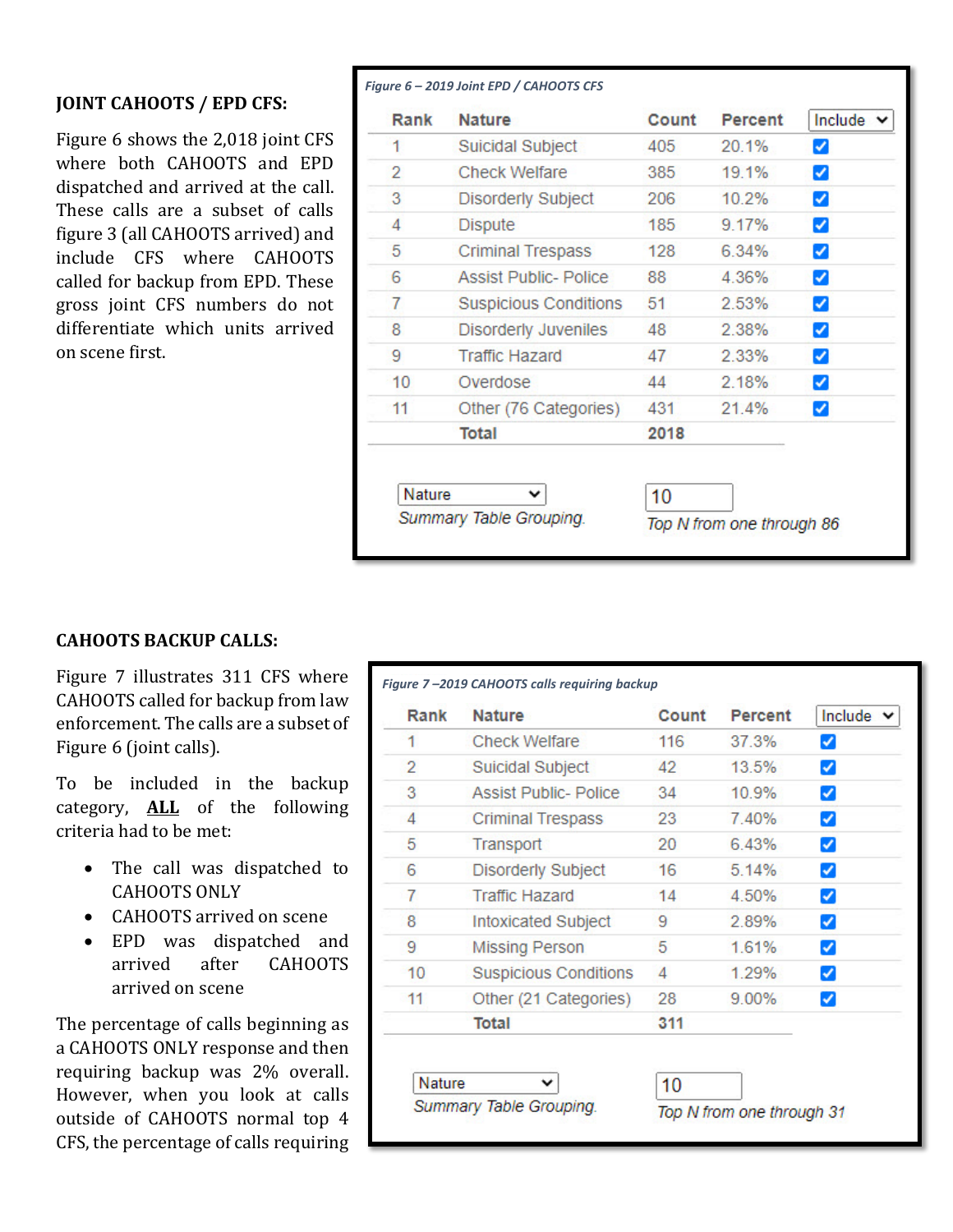backup climbs. With "Criminal Trespass," backup was requested 23 times out of 69 CAHOOTS responses where they arrived and located the subject. That equates to CAHOOTS requesting backup in 33% of the CAHOOTS ONLY Criminal Trespass CFS. For the top 4 natures that make up the bulk of CAHOOTS dispatches, the backup rate is as follows: Transport (>1%), Assist Public (1%), Check Welfare (4%), and Suicidal Subject (5%). The term backup does not indicate an emergency response, it simply indicates that after CAHOOTS arrived on scene it was determined additional police response was required. We were able to isolate 25 instances (8% of backup calls) where the terms "C3" or "CODE 3" were used in the call notes, this would indicate an immediate and emergency police response to the call.

# **EXPLANATION OF CAHOOTS TOP NATURES:**

- **1. CHECK WELFARE (4,615 dispatched):** The CAHOOTS Welfare Check nature is generally separate from the EPD Welfare Check. Dispatch makes the determination at the time of the call that the caller does not appear to require a law enforcement response, or the caller specifically requests CAHOOTS. CAHOOTS arrived at 4,220 of the Welfare Checks. They make up 30% of the total call volume CAHOOTS is dispatched to.
- **2. ASSIST PUBLIC- POLICE (4,448 dispatched):** This nature is not considered a traditional police call. It generally involves non-emergency service requests from the public, from counseling, to injury evaluation after a person declined to be evaluated by a medic, to providing general services. CAHOOTS arrived at 3,996 of the Assist Public calls. They make up 29% of the total call volume that CAHOOTS is dispatched to.
- **3. TRANSPORT (3,712 dispatched):** A CAHOOTS transport call generally involves moving an individual, often unhoused and in need, or dealing with mental health issues, from one location to another for non-emergency services. For example: an individual may need to get from a dusk-todawn site to a hospital for non-emergency issues. CAHOOTS arrived at 3,303 of the Transport calls. Transport calls make up 24% of the total call volume CAHOOTS is dispatched to.

To better understand the natures, the following are random samples from the calls of these natures, which were dispatched to CAHOOTS personnel. These calls are indicative of those in the nature, although not all inclusive.

# **1. Check Welfare:**

- (19283789) LOC/ SOUTH OF THE INTERSECTION, ON THE OVERPASS FEMALE WALKING BAREFOOT AND NOT WEARING MUCH CLOTHING -- REQ CAHOOTS TO GO AND CHECK ON HER LAST SEEN 5 AGO NO WEAPONS OBS
- (19250067) LOC/NE CORNER OF 2ND AND VAN BUREN. C/ADVI THERE IS POSSIBLY A PERSON SLEEPING ON SIDEWALK, OR POSSIBLY ITEMS COVERED BY TARP. HASN`T MOVED IN 5 HOURS. C/IS CONCERNED THE PERSON MAY NEED A WELFARE CHECK

# **2. Assist Public:**

- (19062532) C/ REQ CAHOOTS FOR COUNSELING AND ASSISTANCE C/ HAVING SUICIDAL THOUGHTS NO PLANS OR MEANS AT THIS TIME
- (19310041) C/ REQ TRAN FOR HERSELF AND HER SON TO A MEAL THIS MORNING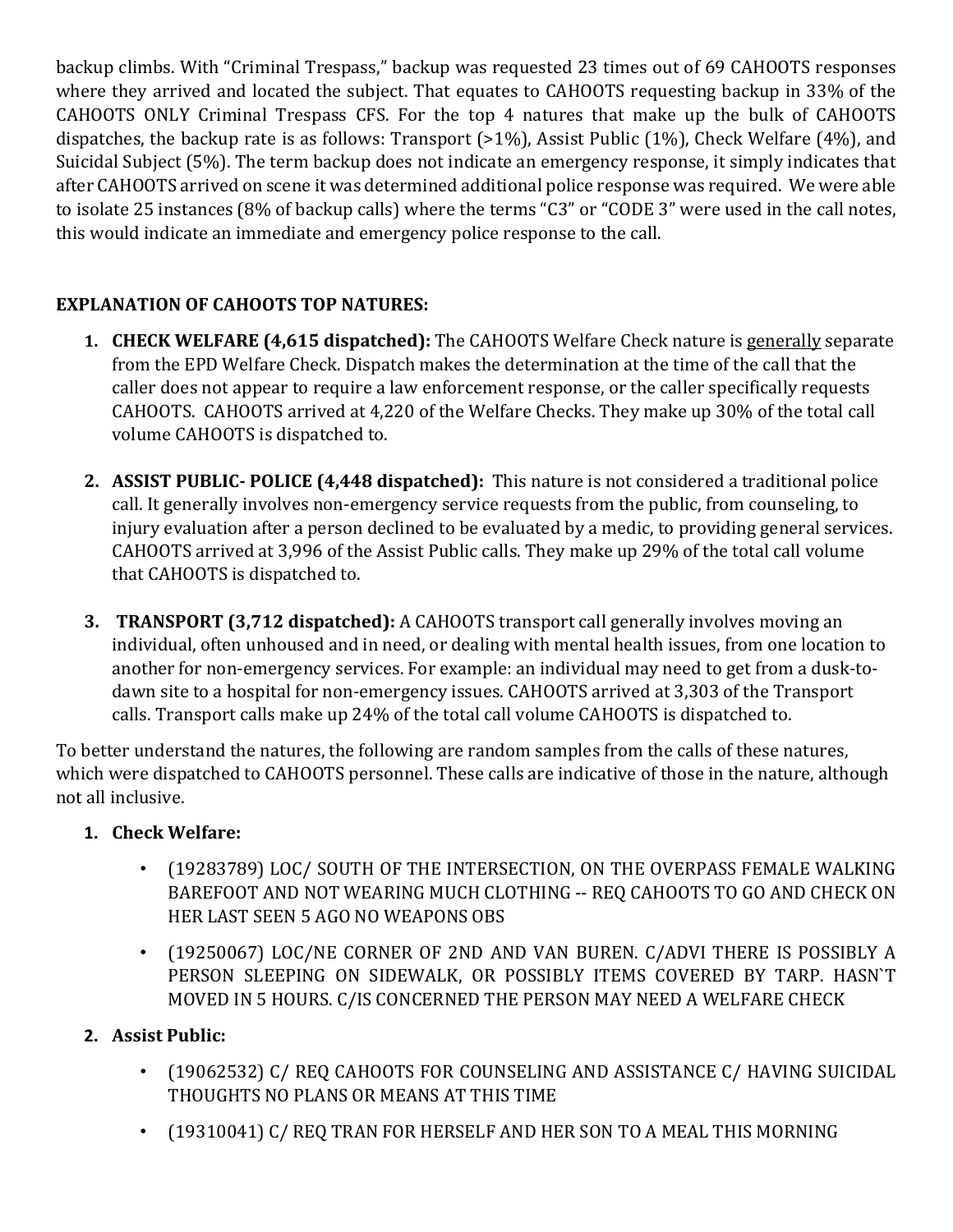### **3. Transport:**

- (19222410) INV/UNK, NAME NEEDS XPORT TO SERVICE STATION WAITING IN ED LOBBY
- (19080551) LOC/ LOBBY I/ UNK, MARK WM. 57. 600. MED. BALD LSW/ UNK TRAN TO **HOURGLASS**

## **CAHOOTS DIVERTS**

*Divert Criteria:* For a call to be considered a divert, ALL of the following criteria must be true:

- 1. The call is received by dispatch
- 2. Police are *normally* dispatched to the call nature
- 3. The call is dispatched to, and arrived at by, an outside agency
- 4. No EPD resources are dispatched to the call

*Dispatch versus non-dispatched calls:* This is one area where CAHOOTS and EPD numbers differ significantly. The term "dispatched" indicates that physical resources (individuals) have been sent to the scene of activity in order to render assistance or investigate activity.

For CAHOOTS, a non-dispatched call indicates there is no activity that occurs, or no response. A typical example of this is when a member of the public calls in, the call is placed in the queue waiting for available resources, and due to a time lapse from the initial call, the caller calls back and states the subject is no longer there, or no longer in need of assistance. The call is never dispatched to CAHOOTS.

For EPD a non-dispatched call often still carries a burden of activity, including the filing of reports, the gathering of information and possible future activity. A typical example of this is a call for Theft From Vehicle. In 2019 there were 2,559 CFS to EPD of this nature and the agency dispatched personnel to approximately 101 (~4%) of those calls. Officers are generally not needed on scene to file a report. Despite personnel not being physically sent to the scene, the agency still has multiple individuals and staff-hours dedicated to these events.

The distinction between the two agency responses becomes important when calculating diverts. We must look first at all CFS dispatched, and arrived at, by CAHOOTS only (Fig. 5: 13,854); that number must be compared to the total CFS volume for both agencies (Fig. 8 below). In 2019 there were 105,402 Public CFS placed to the call center.

Calculating the divert rate of CAHOOTS for EPD activity is not as simple as removing all calls associated to CAHOOTS from the total number of CFS received by the call center. It needs to be capable of answering the question: "If CAHOOTS services weren't available, how many additional calls would EPD need to handle?" To address that specific question, the four divert criteria listed at the beginning of this section must be met.

*Figure 8 – ALL EPD public-initiated CFS in 2019*

| <b>Nature</b>                | Count  | % of All CFS | <b>Freg Pri</b> | <b>Freg Desig</b> | % Disp'd |
|------------------------------|--------|--------------|-----------------|-------------------|----------|
| <b>CHECK WELFARE</b>         | 8469   | 8.0%         |                 | <b>CAHOOTS</b>    | 87.1%    |
| <b>CRIMINAL TRESPASS</b>     | 7007   | 6.6%         | 3               | <b>PATROL</b>     | 72.1%    |
| <b>DISPUTE</b>               | 6364   | 6.0%         | 3               | <b>PATROL</b>     | 94.2%    |
| <b>ASSIST PUBLIC- POLICE</b> | 6245   | 5.9%         | 7               | <b>CAHOOTS</b>    | 78.7%    |
| <b>TRANSPORT</b>             | 4664   | 4.4%         |                 | <b>CAHOOTS</b>    | 81.6%    |
| <b>BEAT INFORMATION</b>      | 4455   | 4.2%         | 5               | <b>PATROL</b>     | 82 7%    |
| <b>ILLEGAL CAMPING</b>       | 4313   | 4.1%         | 5               | <b>PATROL</b>     | 9.8%     |
| <b>THEFT</b>                 | 4264   | 4.0%         | 4               | <b>PATROL</b>     | 28.7%    |
| <b>DISORDERLY SUBJECT</b>    | 3832   | 3.6%         | 3               | <b>PATROL</b>     | 84.1%    |
| <b>THEFT FROM VEHICLE</b>    | 2559   | 2.4%         | 9               | <b>CSO</b>        | 3.9%     |
| ALL OTHER (241 Cats)         | 53231  | 50.5%        | 3               | <b>PATROL</b>     | 52.5%    |
| <b>TOTAL</b>                 | 105403 | 100.0%       | 3               | <b>PATROL</b>     | 60.5%    |

If we incorrectly assume that ALL calls associated with (Figure 1: 20,746), dispatched to (Figure 2: 17,700), or handled by only CAHOOTS (Figure 5: 13,854) would be dispatched to police if CAHOOTS services were not available, then we have gross divert rates of:  $\sim$ 20%,  $\sim$ 17%, or  $\sim$ 13% respectively.